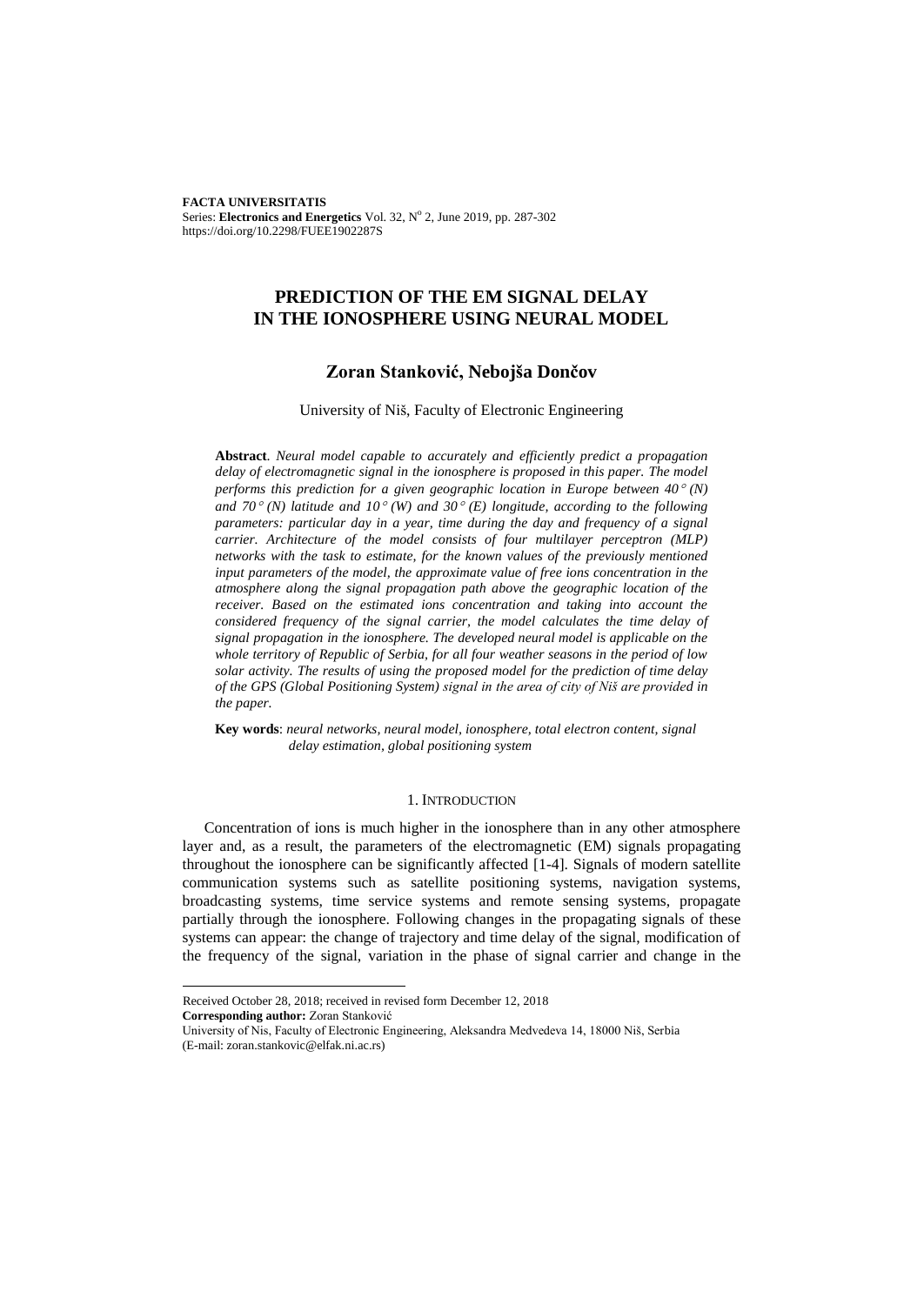signal polarization [1,3]. These changes may influence the proper operation of the aforementioned wireless systems, and the space-time characterization of these changes can be of great importance for their design and exploitation.

Typical examples of how these changes of signal parameters due to its propagation in the ionosphere have a negative impact on an operation of satellite systems are: the variation of signal propagation delay introduces the error in the determination of the user position on Earth using satellite navigation systems (e.g. using GPS), the change in frequency due to the additional Doppler effect in the ionosphere interrupts the correct operation of Synthetic-Aperture Radar (SAR) system, the Faraday rotation of wave propagation and the change of the wave shape of the EM signal interrupts the correct work of broadcasting satellites, etc. [2,3].

Ions concentration in the ionosphere as well as the distribution of this concentration with the altitude (so-called height profile of the ionosphere) contribute strongly to the changes of previously mentioned signal characteristics while propagating through the ionosphere [1,3]. Therefore, for the description and prediction of previously mentioned changes of satellite signals parameters in the ionosphere, it is of very high importance to know the distribution of ions concentration along the path of the signal propagation through the ionosphere which is represented by the Total Electron Content (TEC) values [1,3-8]. TEC is the total number of electrons integrated between two points, along a tube of one meter squared cross section which surrounds the path of the signal through the ionosphere. The distribution of free ions concentration in the ionosphere, and therefore the TEC value, depend on a number of spatial and time parameters, among them the most important are: the geographic location of the location above which the height profile of the ionosphere is observed, the current weather season, the time during the day and intensity of Sun activity within the 11-years solar cycle [1,3-8].

A possibility to replace the complex and slow approaches of determining the TEC values based on classical vertical ionosphere sounding [1,3] arises with an introduction of a system for global positioning. New methods appear capable to determine the current value of TEC value in the vertical height profile of the ionosphere above the receiver position, by using GPS receiver and receiving signal at two different frequencies. For this purpose, the Ionospheric Monitoring and Prediction Center (IMPC) [6] is very important today and it uses more than 160 Global Navigation Satellite System (GNSS) receivers for real-time TEC measurements, placed all around the world. However, for the design and analysis of the operation of satellite communication systems, it is of greater importance to know the variation and prediction of TEC values in a longer period of time (so-called TEC forecasting) above some specific geographic location rather than obtaining the current TEC value above a number of geographic locations that are defined and conditioned by the distribution of measurement equipment. Therefore, the development of model for the TEC forecasting is in the focus of today's research. Performing the greater number of measurements in a longer period of time for specific locations within some monitored geographic area and applying the classification of measured results by using the statistical analysis and mathematical interpolation methods, it is possible to develop an empirical model of the ionosphere for given geographic area that can perform the prediction of TEC values for a specific moment in time and desired location inside the considered area [3,4,7,8]. This approach was demonstrated in [7] with the development of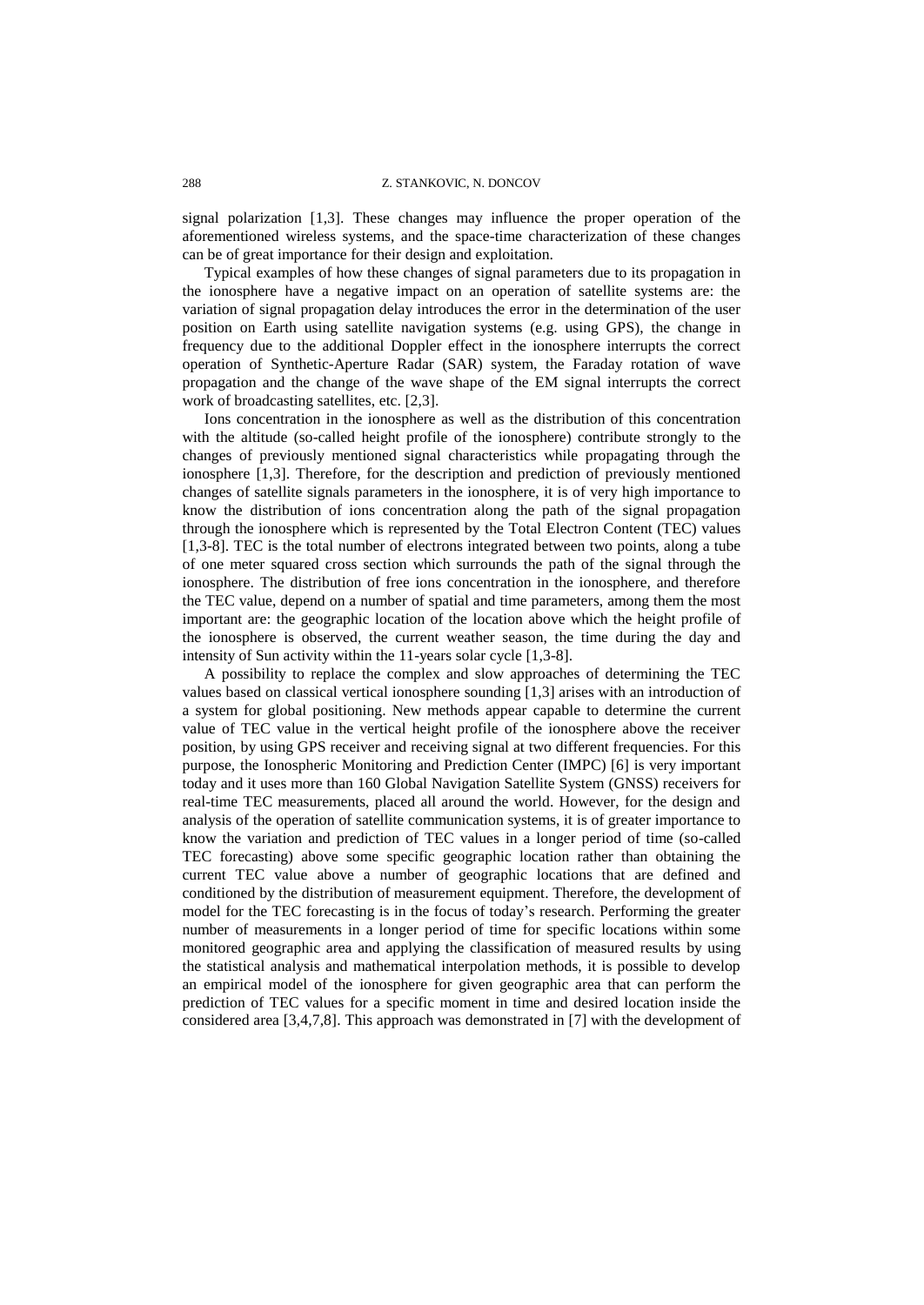TEC forecasting model that uses the Kriging interpolation technique and also in [8] where such model was developed by using the spherical harmonic expansion approach.

Alternative approach for the development of the TEC forecasting model is based on using the artificial neural networks (ANNs) to design the model of ionosphere and to predict the TEC values. This approach offers a much simpler development of ionosphere model and its easier implementation than empirical model based on statistical methods and complex mathematical interpolations. Once successfully trained, the neural model avoids, during the exploitation, a manipulation with a large number of measurement data organized as tables, graphics or the matrix database. Therefore, for the given values of input parameters related to the spatial-time location of receiving terminal, the neural model is capable to predict the TEC value in the vertical profile of the ionosphere in a very short time interval. In addition to that, thanks to its powerful interpolation and generalization capabilities, the neural model provides a better accuracy prediction of TEC value in comparison with the classical statistical models in geographic areas with a sparse distribution of probe stations in the ionosphere. The mentioned characteristics of ANNs for the modelling of the ionosphere and prediction of TEC values were demonstrated in [12-18]. In [12] a regional TEC model based on ANN has been designed and tested using data sets collected by the Brazilian GPS network covering periods of low and high solar activity. In [13] a local specific neural model was proposed for the prediction of TEC values above the area in Iran based on MultiLayer Perceptron (MLP) network. Performances of that model were compared with the polynomial fitting and Kriging interpolation. Local specific wavelet neural model (WNN) for TEC prediction over Azerbaijan was given in [14]. In [15] a neural model for TEC value prediction in the vertical profile of ionosphere above the city Parit Raja, Johor in Malaysia was presented for low to medium solar activity period. In [16] and [17] regional neural models based on MLP networks were suggested to predict the TEC values and to perform the calculation of the time delay [16] and the carrier phase advance [17] of the EM signal in the ionosphere above the Mediterranean area. Regional neural model for the prediction of TEC values above the China, realized by using genetic algorithm-based neural network (GA-NN) and measured TEC values from 43 permanent GPS stations in China was shown in [18].

This paper represents the continuation of the research conducted in [16,17]. By modifying the approach in the design of neural model and with further development of the neural model architecture from [16,17] and use of the new set of samples in the neural model training that covers the territory of the Republic of Serbia, the new neural model is here developed and proposed. It performs the prediction of TEC value and calculation of time delay of EM signal propagating in the ionosphere for the whole territory of the Republic of Serbia and for the all four weather seasons in the period of low solar activity. Under the assumption of the low solar activity it is considered the activity of Sun with average monthly values below 80 SRFU (10.7 cm solar radio flux  $(F_{10.7})$  units that roughly lasts around 4 years and it is repeating every 11 years in average [5].

### 2. NEURAL MODEL OF THE IONOSPHERIC TIME DELAY OF THE EM SIGNAL

For the development of the proposed neural model we use data of measured TEC values provided in [4]. Most of measured results from [4] were obtained by probe stations in the ionosphere in order to provide the map of TEC values distribution above the areas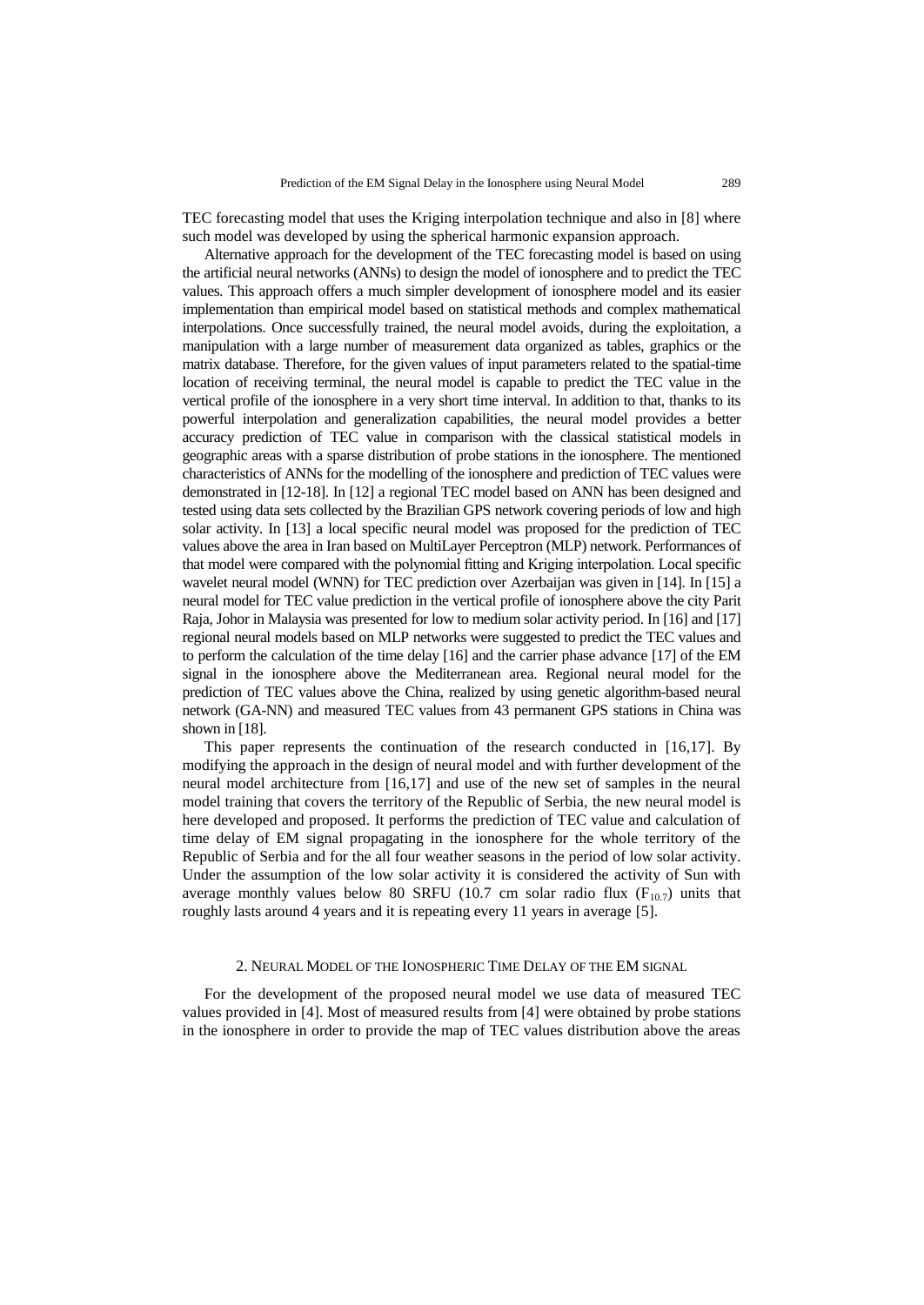#### 290 Z. STANKOVIC, N. DONCOV

that cover the significant part of Europe and Mediterranean. Regarding the area of Europe, the measurement of current TEC values was performed during the period of 27 months. Authors of this paper were directed to use the measured results from [4] due to the following reasons. During the neural model development, the new period of low solar activity has not yet started and therefore the acquisition of data by IMPC server within a period of minimum one year would be possible only in the coming period. Alternative was to use a database of measured results for low solar activity periods older than 11 years. The only database that covers solar minima with a duration longer than 1 year, whose measured results can be considered valid for the territory of the Republic of Serbia and it was available to the authors of this paper during the model development is the database given in [4]. Measured values were classified by geographic regions and measured  $F_{10.7}$  solar flux and averaged for all four weather seasons. During the measurements it was noticed that TEC value depended on the geographic location for which the height profile of atmosphere was monitored, current weather season and the time interval during the day as well as intensity of solar flux directly connected with the actual period of solar activity. In addition, it was observed that for the locations lying on the same latitude and for the measurements taken on same day and exact time during that day, the approximately same values of TEC were measured. Therefore, the change of TEC values with longitude could be incorporated into a variation of TEC with a local time. On the other side, it was shown in [3] that the time delay of signal depended on TEC values along the propagation path throughout ionosphere and frequency of the carrier.

Taking this into account, the proposed neural model of the ionospheric time delay of the EM signal has on its input the following variables: date in short format (dd-mm) defining the day and month and based on which the appropriate season is selected, latitude of receiver station  $(l_a)$ , time during 24 hours of local time  $(h)$  and frequency of the carrier  $(f)$ . Neural model is developed for the period of low solar activity where fluctuation of solar flux is not significant, therefore the dependence of TEC value with a variation of solar flux is not considered here. For the development of neural Ionospheric Time Delay (ITD) model, MLP network is used so the shortened name of the model is MLP\_ITD.



**Fig. 1** Architecture of the ionospheric time delay neural model (MLP\_ITD model)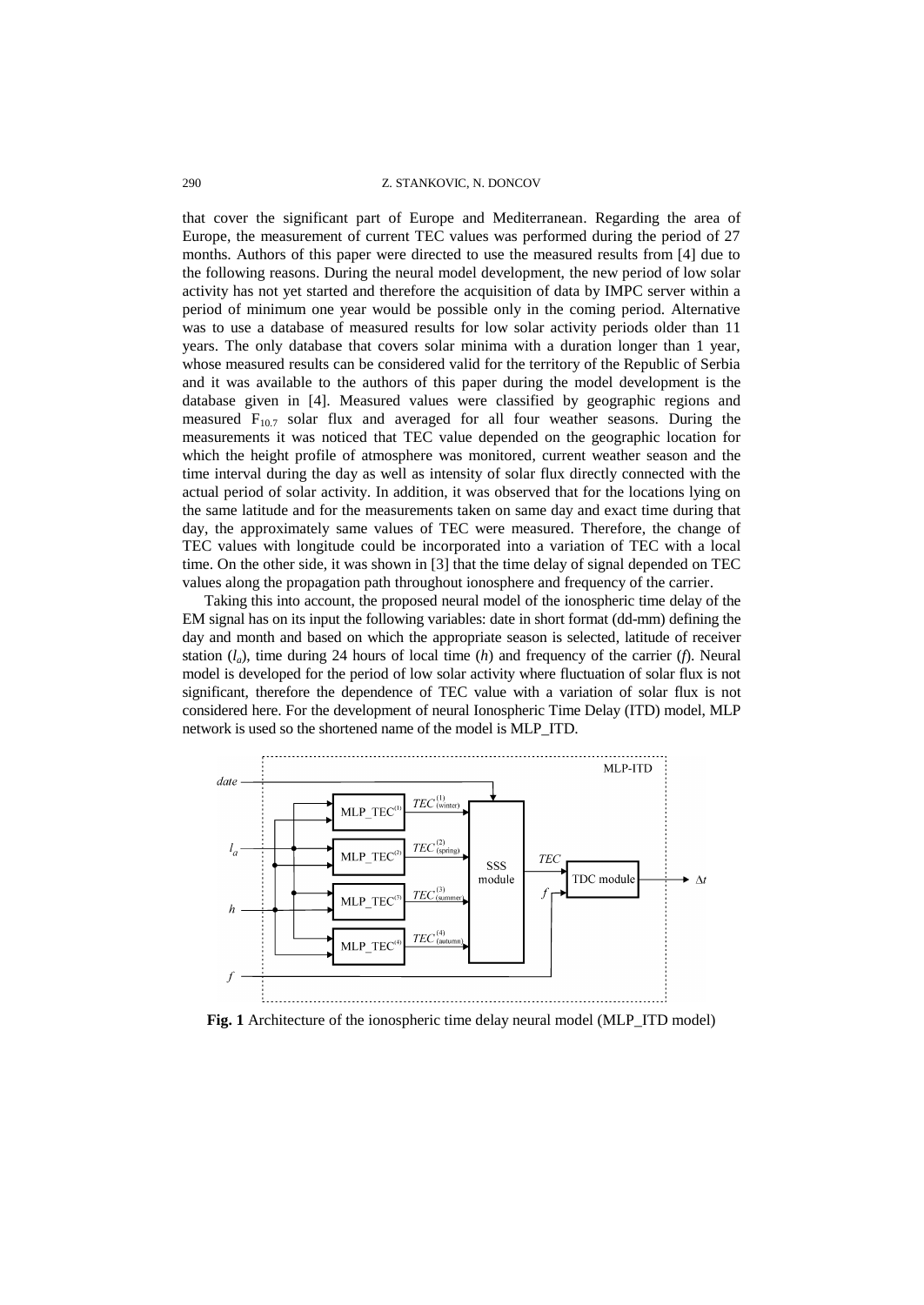Architecture of MLP ITD model is shown in Fig. 1. The model consists of four MLP\_TEC<sup>(s)</sup> modules (where  $s=1,2,3,4$ ; each module corresponds to one season during the year), season selection and smoothing (SSS) module and time delay calculation (TDC) module.

Each of MLP  $TEC^{(s)}$  modules has a task to predict the TEC value in the vertical profile of ionosphere above the receiver for the specific season, the latitude of the receiver (*la*) and moment in time (*h*). Therefore, the transfer function of *s*-th module is of the form  $TEC^{(s)} = f_{MLP\_TEC(s)}(la, h)$ . SSS module based on the *date* value selects the corresponding outputs of the MLP\_TEC<sup>(s)</sup> networks, uses these values to form the final TEC value and forward it to the module that is responsible to find the time delay in the ionosphere (TDC module). TDC module, for chosen TEC value and frequency of the carrier, calculates the time delay as:

$$
\Delta t = f_{TDC}(TEC, f) = \frac{40.3}{cf^2} \cdot TEC
$$
 (1)

where the value of TEC is expressed in units  $10^{16}$  electron/m<sup>2</sup>, c is a speed of light in m/sec and *f* is a frequency of the signal is Hz. In line with this, the processing function of TEC ITD model can be expressed as:

$$
\Delta t = f_{MLP\_ITD}(s, l_a, h, f) = f_{TDC}(f_{MLP\_TEC(s)}(l_a, h), f)
$$
\n(2)

### **2.1. Architecture of the MLP\_TEC(s) module**

For the realization of each MLP  $TEC^{(s)}$  module, MLP network with one hidden layer is used (Fig. 2). The input layer of neurons is a buffer layer for a vector of input variables  $\mathbf{x} = [l_a, h]$ , so it has only two neurons:  $i_1$  and  $i_2$ . The hidden layer has a variable number of neurons  $n_1$ ,  $n_2$ ,... $n_H$ , where *H* is a number of hidden neurons. The output layer has only one neuron  $o_1$  which on its output gives the value of TEC. Outputs of each input neuron are forwarded to the input of each neuron in the hidden layer multiplied with a corresponding connection weight factor. Also, the outputs of all hidden neurons are sent to the input of neuron in the output layer, again multiplied with corresponding connection weight factor.



Fig. 2 Architecture of the MLP\_TEC<sup>(s)</sup> module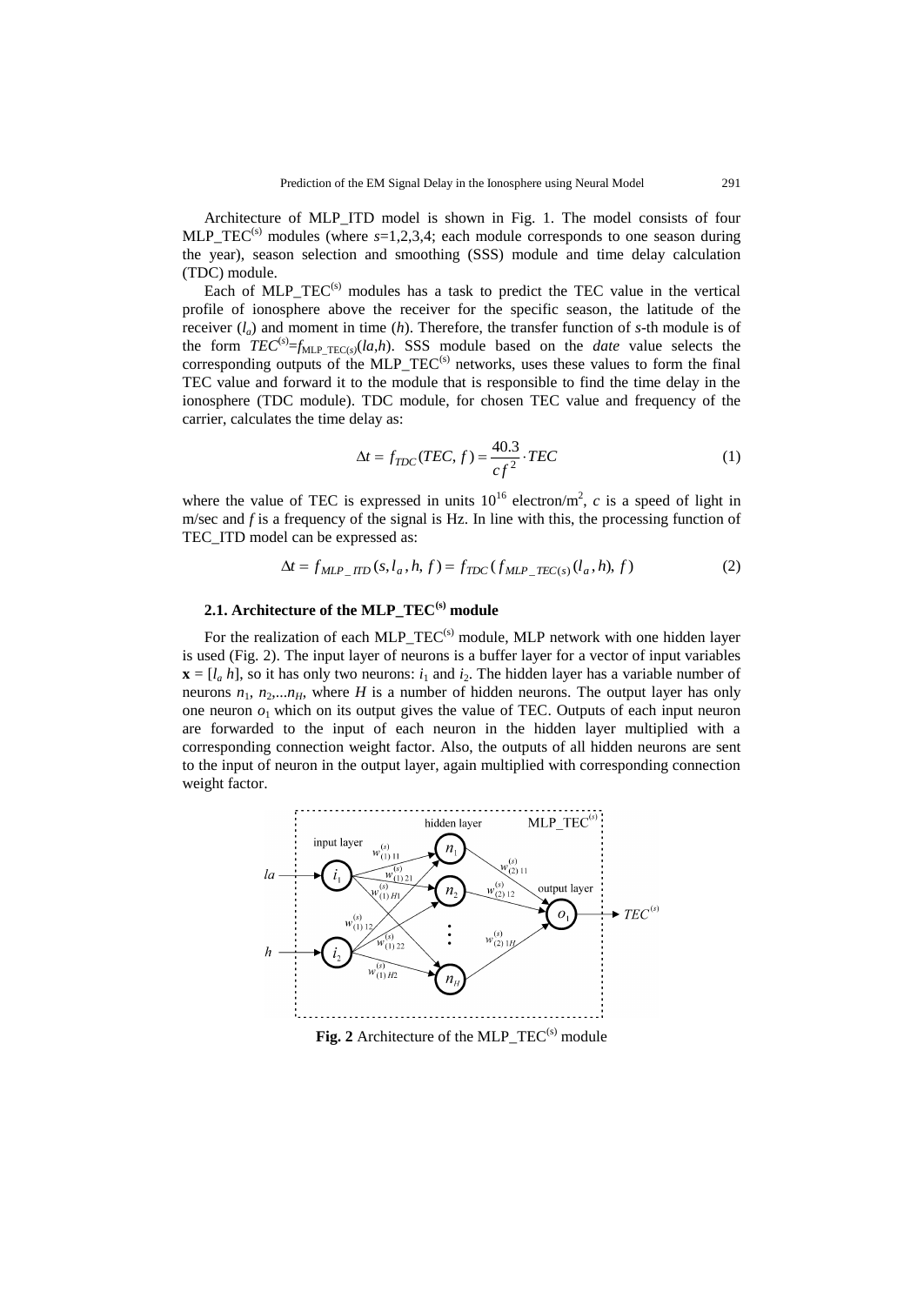For all neurons in the hidden layer, the hyperbolic tangent sigmoid transfer function is chosen as the activation function of neurons:

$$
F(u) = \frac{e^u - e^{-u}}{e^u + e^{-u}}
$$
 (3)

so that the processing function of MLP network and therefore of MLP  $TEC<sup>(s)</sup>$  module is of the form:

$$
TEC^{(s)} = f_{MLP\_TEC(s)}(l_a, h) = \mathbf{w}_{(2)}^{(s)} F(\mathbf{w}_{(1)}^{(s)} \mathbf{x} + \mathbf{b}_{(1)}^{(s)}) + \mathbf{b}_{(2)}^{(s)}
$$
(4)

where input weight matrix is  $\mathbf{w}_{(1)}^{(s)} = [w_{ij(1)}^{(s)}]_{H \times 2}$ , layer weight matrix is  $\mathbf{w}_{(2)}^{(s)} = [w_{ij(2)}^{(s)}]_{1 \times H}$ input bias vector is  $\mathbf{b}_{(1)}^{(s)} = [b_{i(1)}^{(s)}]_{H \times 1}$  and output bias vector  $\mathbf{b}_{(2)}^{(s)} = [b_{i(2)}^{(s)}]_{1 \times 1}$ . Element  $w_{i}(i)}$ <sup>(s)</sup> represents the weight of the connection between *j*-th neuron of input layer and *i*-th hidden neuron,  $w_{ij(2)}^{(s)}$  represents the weight of the connection between *j*-th neuron of hidden layer and *i*-th output neuron,  $b_{i(1)}^{(s)}$  is bias of the *i*-th hidden neuron and  $b_{i(2)}^{(s)}$  is bias of the *i*-th output neuron. The general notation for the architecture of MLP network, which has one hidden layer with *H* neurons in total, is MLP-*H*, and for the network chosen to select the value of TEC for *s*-th season and incorporated into the MLP TEC<sup>(s)</sup> module is MLP TEC<sup>(s)</sup>: MLP-*H*.

### **2.2. Architecture of the SSS module**

SSS module has a task to identify the current season based on particular day in the month (expressed as dd-mm input), choose appropriate outputs from the  $MLP\_TEC^{(s)}$ networks and form final TEC value (Fig. 1) At the same time this module provides smooth transitions between neighbouring seasons and avoids the rapid changes of TEC values through switching of MLP  $TEC^{(s)}$  networks (Fig. 3). Transition area between two neighbouring seasons contains 30 days (the last 15 days of the previous season and the first 15 days of the next season). In this transition area a linear smoothing scheme is applied by using the algorithm shown in Fig. 3.

### 3. TRAINING AND TESTING OF THE MLP\_ITD MODEL

For the training and testing of MLP\_ITD model, we used data from [4] which are measured TEC values in the ionosphere above the part of Europe,  $40^{\circ}$ (N)-70°(N) latitude,  $10^{\circ}$ (W)-30°(E) longitude, so that they basically include the territory of the Republic of Serbia. Training and testing of MLP\_ITD\_module represent separate and independent training of MLP network for each MLP  $TEC<sup>(s)</sup>$  module. In order to generate the sets for MLP networks training and testing, the measured results of TEC values in the period of one year with a low solar activity, with an average solar activity of 75 SRFU, were chosen. These results are shown on four plots with TEC iso-contours (Fig 4a-4.d) [4]. Each plot shows the dependence of TEC value with the location above which the height profile of ionosphere is observed and with local time for an appropriate season (Fig 4.a for winter, Fig 4.b for spring, Fig 4.c for summer and Fig 4.d for autumn). For each season, the training and test sets were generated by sampling from the plot corresponding to that season. For *s*-th season, the set for the training of neural network is a set of triplets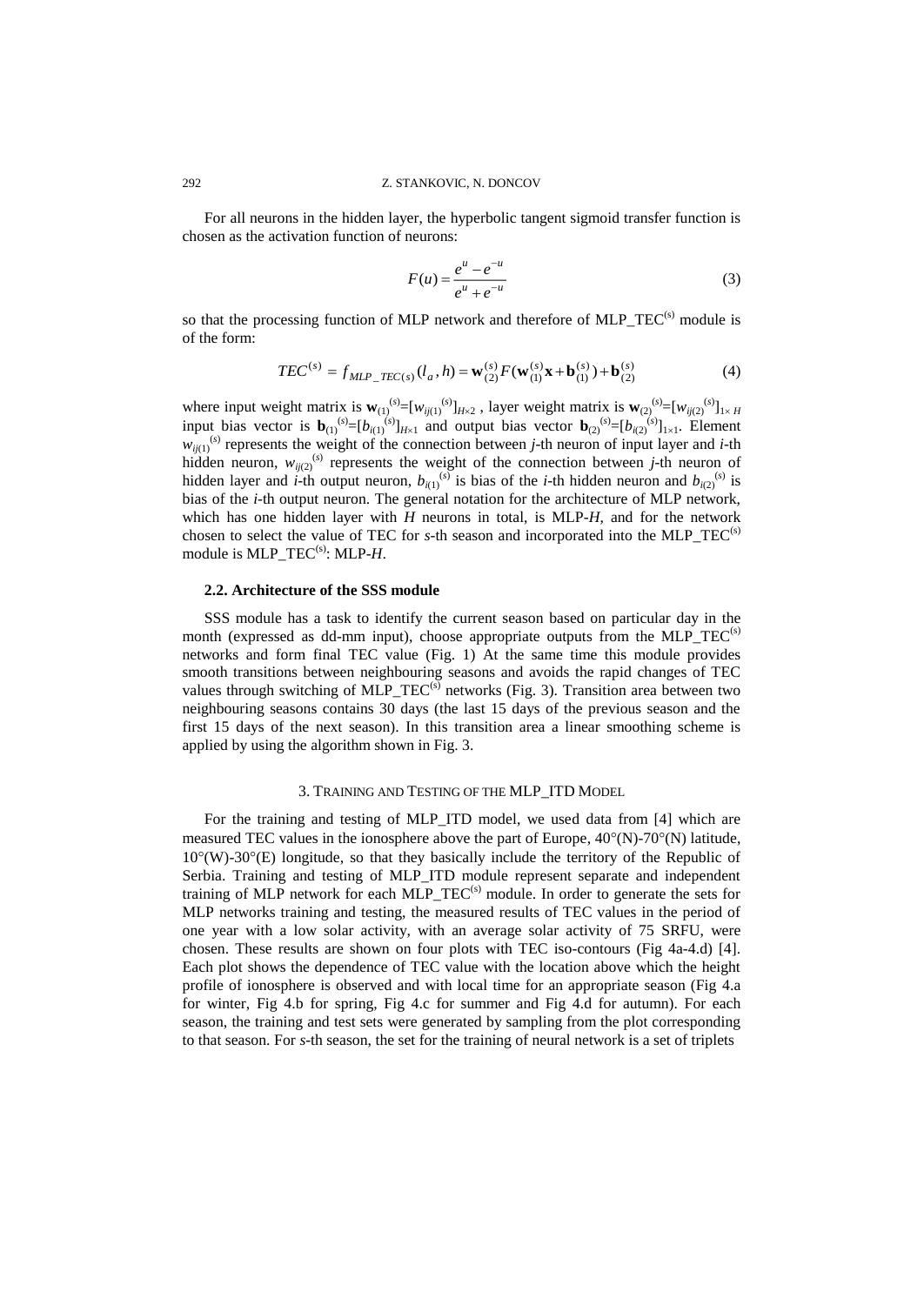

**Fig. 3** Season selection algorithm with smoothing scheme at the boundaries of the MLP\_TEC<sup>(s)</sup> networks used in the SSS (Season Selection and Smoothing) module

with a form  $\mathcal{I}_{s} = \{(la_{i}, h_{i}, TEC_{(ref)i}^{(s)}) \mid i=1,...L_{s}\},$  where  $TEC_{(ref)i}^{(s)}$  represents the target value of neural network output for *i*-th combination of input variables  $la_i, h_i$  while  $L_s$  is a total number of training samples of network for *s*-th season. Similarly, for *s*-the season the training set of the neural network is a set of triplets of the form  $\mathcal{I}_{s} = \{(la_{i}^{t}, h^{t}_{i}, TEC^{t}_{(ref)i}^{(s)}) |$  $i=1,...T_s$ , where index *t* in superscript means that these values are for testing and not for training, while *T<sup>s</sup>* is a number of test samples for *s*-th season. Each triplet for training and testing represents the coordinates of the point on iso-contour plot. Training set was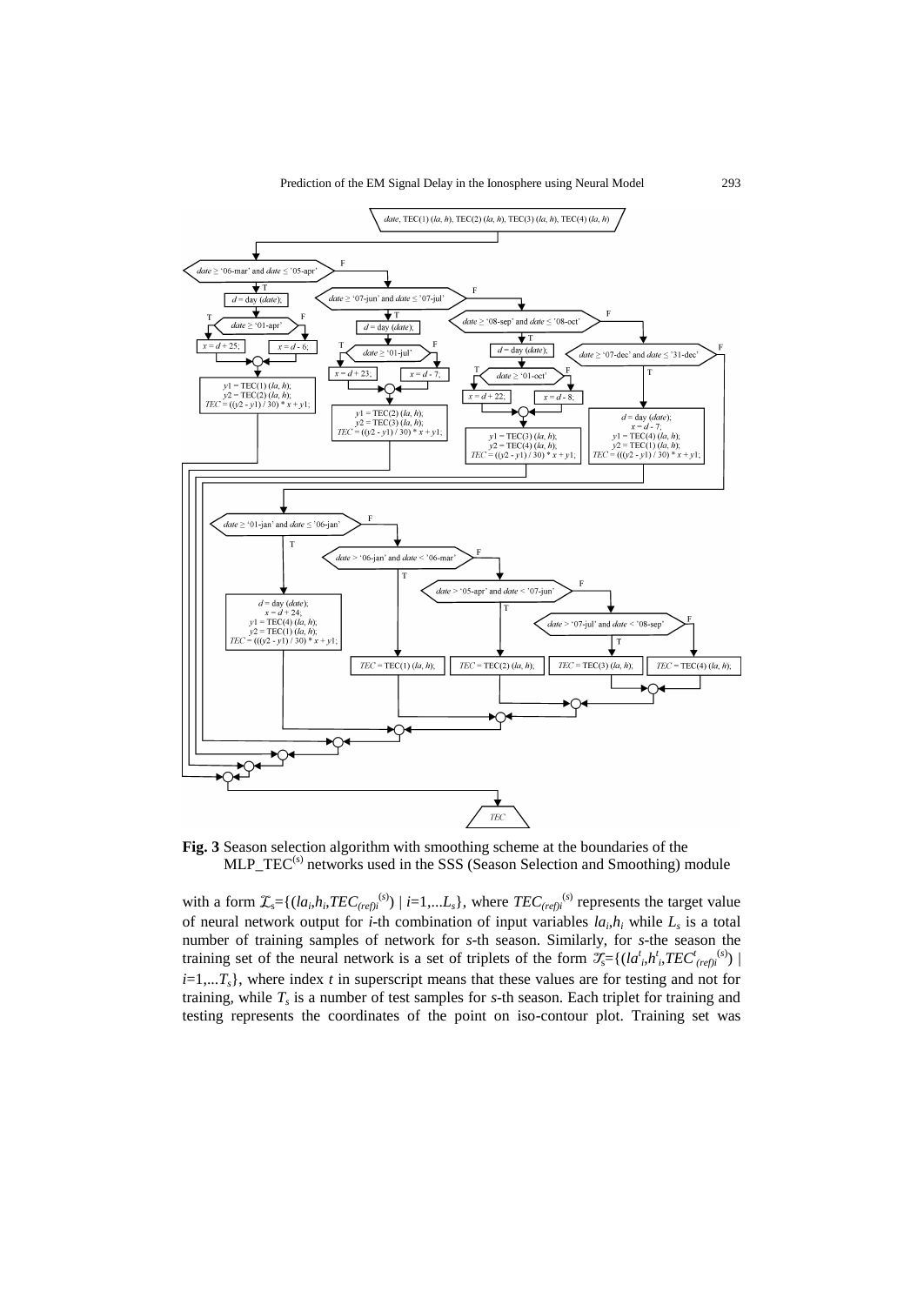generated by sampling these points from the TEC iso-contour plots for the values of latitude  $l_a = 40^\circ, 45^\circ, 50^\circ, 55^\circ, 60^\circ, 65^\circ, 70^\circ$ , while the testing set was obtained by sampling



**Fig. 4** Contour plots of measured TEC data vs. hours and latitude for (a) winter, (b) spring, (c) summer and (d) autumn (TEC units are in  $10^{16}$  electron/m<sup>2</sup>). Measurements were performed in a period of low solar activity where the average solar activity was 75 SRFU [4].

these points from the TEC iso-contours for the values of latitude  $la = 43.4^{\circ}$ , 52.5°, 62.5°. As a result, the training and testing sets with the following distribution of total number of samples by seasons:  $L_1 = 109$ ,  $L_2 = 117$ ,  $L_3 = 132$ ,  $L_4 = 112$  and  $T_1 = 46$ ,  $T_2 = 52$ ,  $T_3 = 52$  and  $T_4 = 45$  were generated.

The main goal of MLP network training for each MLP\_TEC<sup>(s)</sup> module is to adjust the values of connection weight matrices  $\mathbf{w}_{(1)}^{(s)}$  and  $\mathbf{w}_{(2)}^{(s)}$ , and bias matrices  $\mathbf{b}_{(1)}^{(s)}$  and  $\mathbf{b}_{(2)}^{(s)}$ so that the mean square error of network output  $TEC_i^{(s)}$  with respect to the target value  $TEC_{(ref)i}^{(s)}$ , observed on the whole training set, is equal or lower from the specified maximum training error *E<sup>t</sup>* :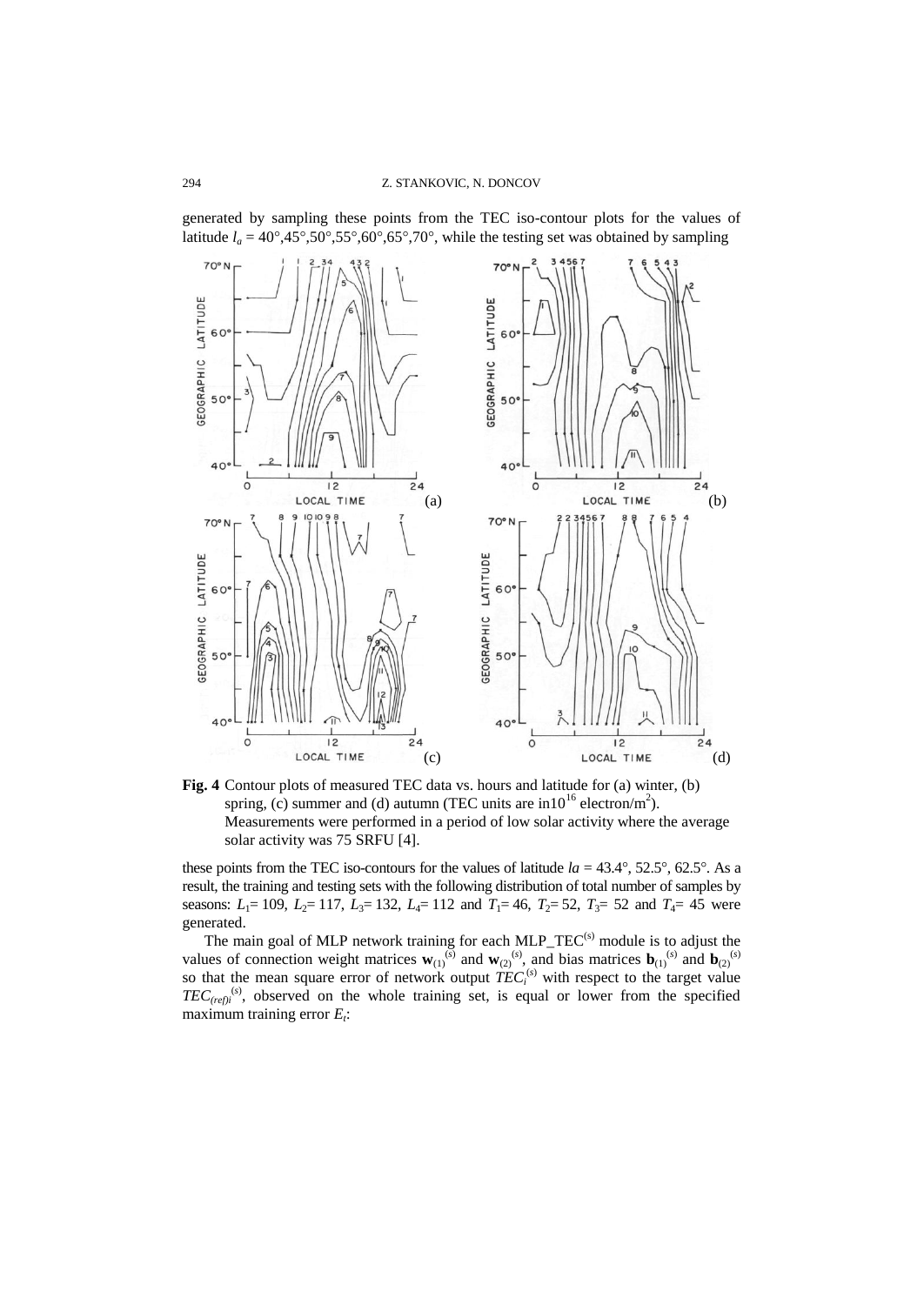$$
\frac{1}{L_s} \sum_{i=1}^{L_s} ((TEC_i^{(s)})^2 - (TEC_{(ref)i}^{(s)})^2) \le E_t
$$
\n(5)

The model was realized in the MATLAB environment and the Levenberg-Marquartd training method was used with a given targeted maximum training error  $E_t = 10^{-4}$ .

In order to quantify the success of the training of each  $MLP_TEC^{(s)}$  network and its generalization abilities, the testing of training networks was conducted on test sets and the following criteria were considered: the worst case error (*WCE*) value

$$
WCE^{(s)} = \frac{\max_{i=1,..,Ts} \left| TEC_i^{t(s)} - TEC_{(ref)i}^{t(s)} \right|)}{\left| \max_{i=1,..,Ts} (TEC_{(ref)i}^{t(s)}) - \min_{i=1,..,Ts} (TEC_{(ref)i}^{t(s)}) \right|} \tag{6}
$$

where  $TEC_i^{(s)}$  is an output of MLP\_TEC<sup>(s)</sup> network on *i*-th sample, the average test error (*ATE*) value:

$$
ATE^{(s)} = \frac{\sum_{i=1}^{T_s} \left| TEC_i^{t(s)} - TEC_{(ref)i}^{t(s)} \right|}{T_s \left| \max_{i=1,..,Ts} (TEC_{(ref)i}^{t(s)}) - \min_{i=1,..,Ts} (TEC_{(ref)i}^{t(s)}) \right|} \tag{7}
$$

and the Pearson product-moment correlation value  $(r^{PPM})$ 

$$
r^{PPM(s)} = \frac{\sum_{i=1}^{T_s} (TEC_{(ref)i}^{t(s)} - \overline{TEC}_{ref}^{t(s)}) (TEC_i^{t(s)} - \overline{TEC}^{t(s)})}{\sqrt{\sum_{i=1}^{T_s} (TEC_{(ref)i}^{t(s)} - \overline{TEC}^{t(s)})^2 \sqrt{\sum_{i=1}^{T_s} (TEC_i^{t(s)} - \overline{TEC}^{t(s)})^2}}
$$
(8)

where approapriate average values of referent TEC values of test set and average value of TEC values representing the output of MLP\_TEC<sup>(s)</sup> network on test set are defined as:

$$
\overline{TEC}_{ref}^{t(s)} = \frac{1}{T_s} \sum_{i=1}^{T_s} TEC_{(ref)i}^{t(s)} \quad \overline{TEC}^{t(s)} = \frac{1}{T_s} \sum_{i=1}^{T_s} TEC_i^{t(s)}
$$
(9)

With the goal to obtain  $MLP_TEC^{(1)}$  module with an accuracy as higher as possible for each season, the training and testing of different MLP-*H* networks (2≤*H*≤20) were conducted.

## **3.1. Training and testing results of the MLP\_TEC(1) networks (case** *s***=1, winter)**

Testing results for six MLP networks, trained and tested for the case *s*=1 (winter), with the highest  $r^{PPM}$  value are shown in Table 1.

MLP-8 network is chosen to be implemented into the MLP\_TEC<sup>(1)</sup> module. Scattering diagram for the MLP  $TEC^{(1)}$ :MLP-8 network on test set is shown in Fig. 5, where a good agreement between the TEC values, provided by MLP network, and the referent values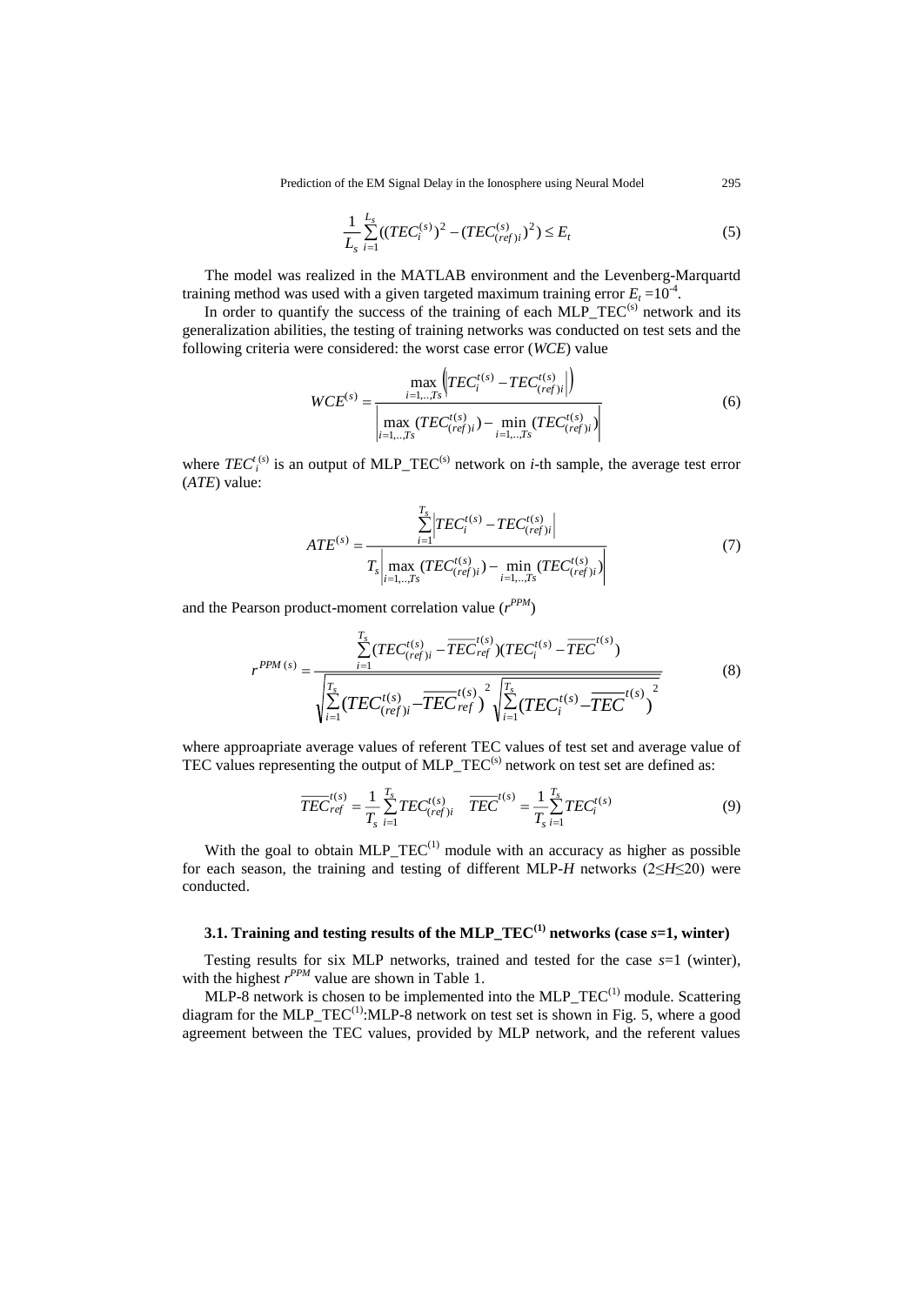can be observed. The weight and biases values of the MLP  $TEC^{(1)}$ : MLP-8 network, obtained after training, are given in Table 2.



Fig. 5 Scattering diagram for MLP\_TEC<sup>(1)</sup>:MLP-8 network (winter, test set)

| Input layer - Hidden layer connection |                                                                                             |                                                                                          |                       |                                                                                             | Hidden layer – Output layer connection                                                                                                                                   |  |  |
|---------------------------------------|---------------------------------------------------------------------------------------------|------------------------------------------------------------------------------------------|-----------------------|---------------------------------------------------------------------------------------------|--------------------------------------------------------------------------------------------------------------------------------------------------------------------------|--|--|
| $\mathbf{w}_{(1)}^{(1)}$              | 3.1005<br>$-0.0970$<br>$-1.4987$<br>1.4532<br>$-1.6962$<br>$-2.8776$<br>$-3.0905$<br>1.7390 | 5.8083<br>6.2129<br>5.1442<br>$-5.0526$<br>$-2.8569$<br>$-0.6086$<br>$-5.8590$<br>2.8087 | ${\bf b}_{(1)}^{(1)}$ | $-5.1380$<br>$-2.4021$<br>1.0726<br>$-1.0473$<br>$-3.8530$<br>$-1.1506$<br>5.1722<br>3.8328 | $\left[ -20.1482 \right]^{T}$<br>$-0.8133$<br>$-20.4490$<br>$b(2)(1) = [-0.6764]$<br>$-21.3616$<br>${\bf w}_{(2)}^{(1)} =$<br>15.9412<br>0.2092<br>$-20.0613$<br>15.7952 |  |  |

**Table 2** Weight and bias values of the MLP\_TEC<sup>(1)</sup>:MLP-8 network

### **3.2. Training and testing results of the MLP\_TEC(2) networks (case** *s***=2, spring)**

Testing results for six MLP networks, trained and tested for the case *s*=2 (spring), with the highest *r PPM* value are shown in Table 3. MLP-9 network is chosen to be implemented into the  $MLP_TEC^{(2)}$  module.

Scattering diagram for the MLP\_TEC<sup>(2)</sup>:MLP-9 network on test set is shown in Fig. 6. Again, a good agreement between the TEC values, provided by MLP network, and the referent values can be observed The weight and biases values of the MLP  $TEC<sup>(2)</sup>:MLP-9$  network, obtained after training, are given in Table 4.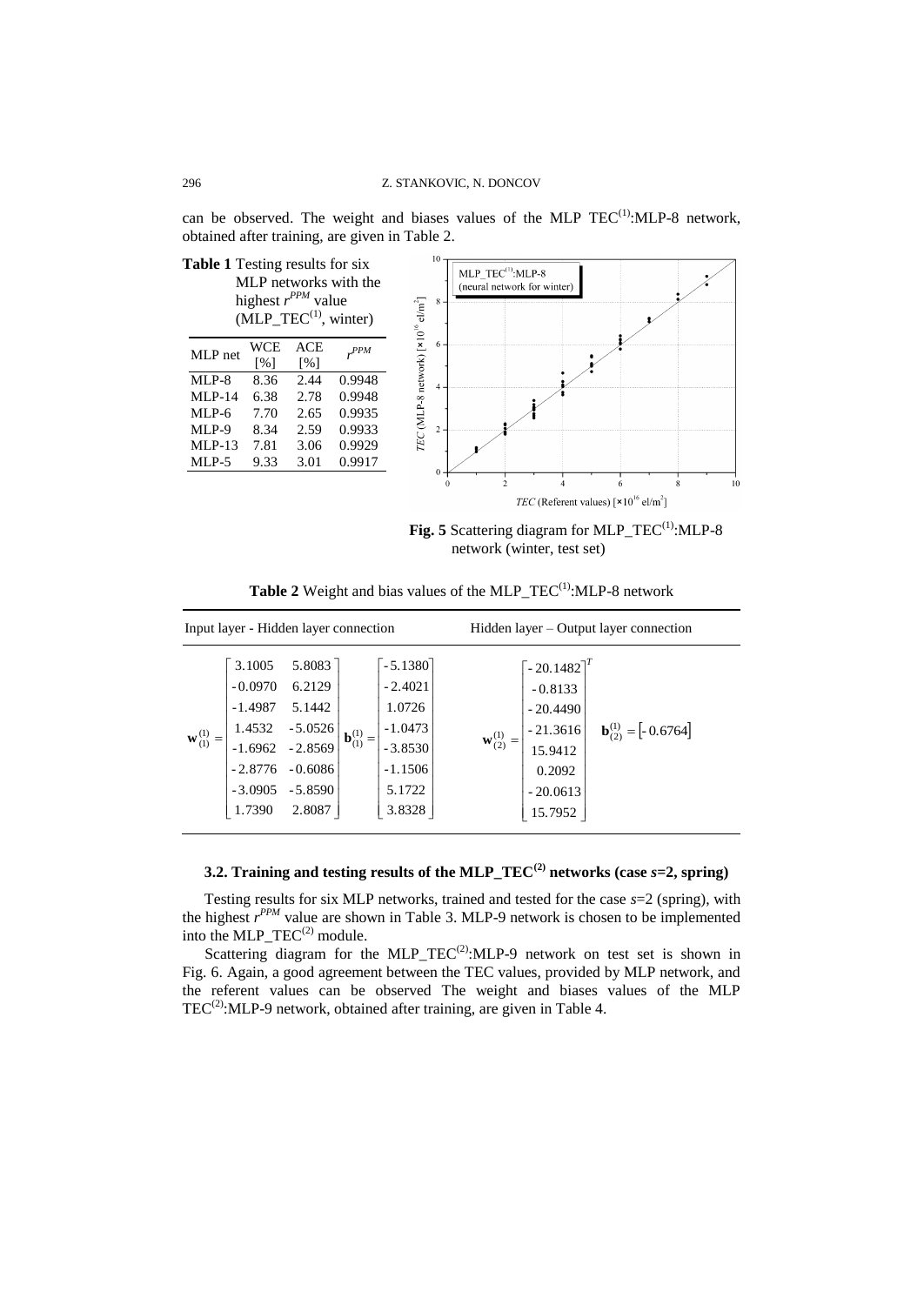

Fig. 6 Scattering diagram for MLP\_TEC<sup>(2)</sup>:MLP-9 network (spring, test set)

**Table 4** Weight and bias values of the MLP  $TEC^{(2)}$ :MLP-9 network

| Input layer - Hidden layer connection                                                                                               |                                                                                                   |                                                                                                                                       |                                                                                                                                                          | Hidden layer – Output layer connection |  |  |
|-------------------------------------------------------------------------------------------------------------------------------------|---------------------------------------------------------------------------------------------------|---------------------------------------------------------------------------------------------------------------------------------------|----------------------------------------------------------------------------------------------------------------------------------------------------------|----------------------------------------|--|--|
| 1.9519<br>$-2.5718$<br>2.8918<br>$-3.2473$<br>${\bf w}_{(1)}^{(2)}$<br>0.3306<br>$-2.8642$<br>$-0.0907$<br>$-21.1541$<br>$-11.2798$ | $-0.6640$<br>0.1058<br>4.4885<br>$-11.3968$<br>5.5271<br>8.0486<br>6.6316<br>$-0.5954$<br>25.7095 | $-1.1567$<br>1.6000<br>$-4.4849$<br>1.9909<br>${\bf b}_{(1)}^{(2)} =$<br>2.8569<br>$-2.3384$<br>$-4.3630$<br>$-20.8522$<br>$-25.3295$ | $\left[ -0.7326 \right]^{T}$<br>$-0.6468$<br>$-0.2336$<br>0.1585<br>${\bf w}_{(2)}^{(2)}$<br>0.5611<br>$=$<br>0.2608<br>$-0.7199$<br>$-0.0391$<br>0.0550 | $b(2)(2) = [-0.9077]$                  |  |  |

## **3.3. Training and testing results of the MLP\_TEC(3) networks (case** *s***=3, summer)**

As in previous two cases, in the case *s*=3 (summer), after the training, the testing of network on the test set corresponding to this season is performed. The testing results for six MLP networks with the highest  $r^{PPM}$  value, are given in Table 5 and, as a result, the MLP-12 network is selected to be used in the MLP\_TEC<sup>(3)</sup> module. Scattering diagram for the MLP\_TEC<sup>(3)</sup>:MLP-13 network on test set is shown in Fig. 7.

TEC values provided by MLP network are very close to the referent values, as seen from Fig. 7. Table 6 contains the weight and biases values of the MLP\_TEC<sup>(3)</sup>:MLP-13 network.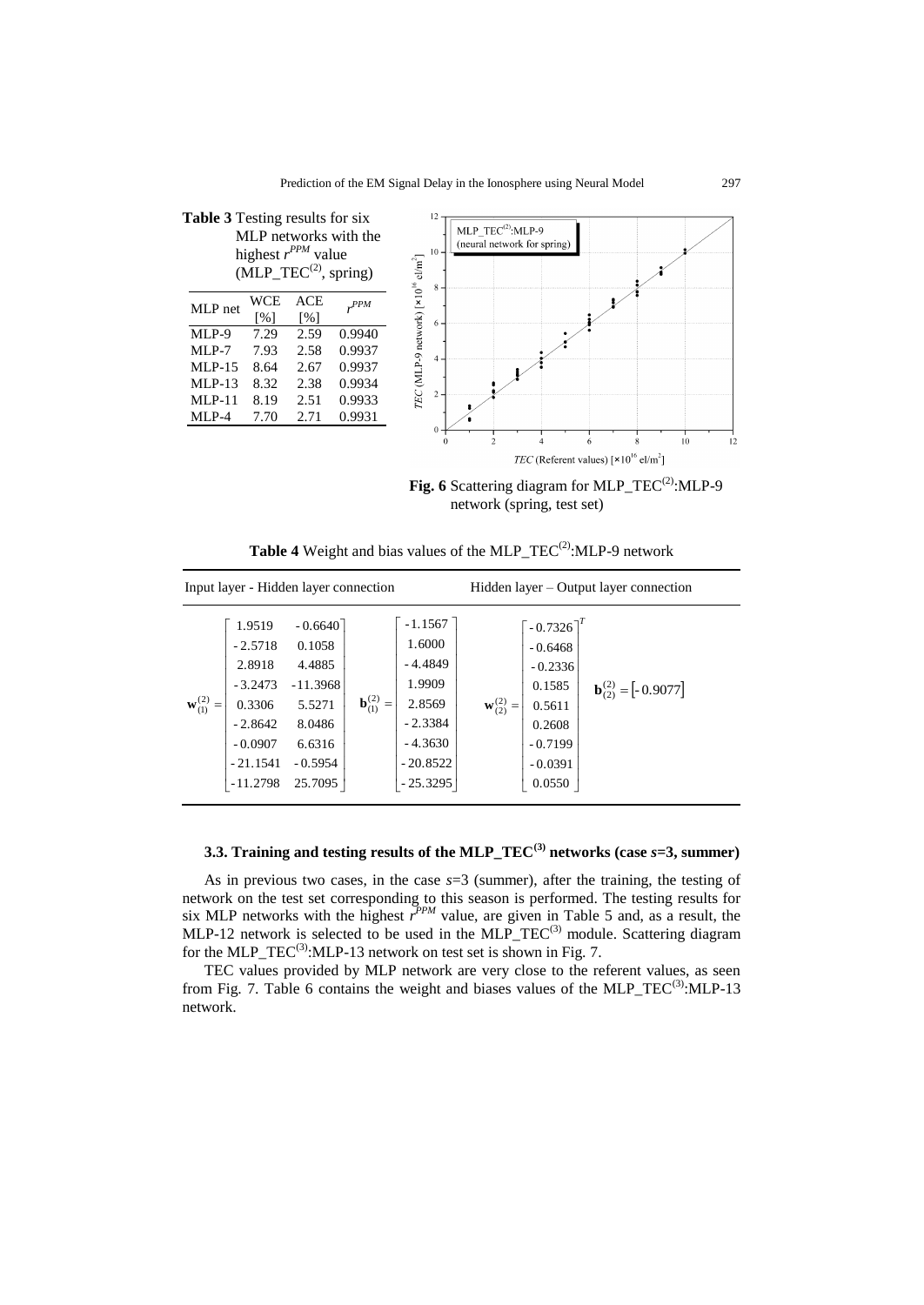

Fig. 7 Scattering diagram for MLP\_TEC<sup>(3)</sup>:MLP-13 network (summer, test set)

| Input layer - Hidden layer connection |                                                                                                                                               |                                                                                                                                                              |                         |                                                                                                                                                          | Hidden layer – Output layer connection |                                                                                                                                                                        |                        |
|---------------------------------------|-----------------------------------------------------------------------------------------------------------------------------------------------|--------------------------------------------------------------------------------------------------------------------------------------------------------------|-------------------------|----------------------------------------------------------------------------------------------------------------------------------------------------------|----------------------------------------|------------------------------------------------------------------------------------------------------------------------------------------------------------------------|------------------------|
| ${\bf w}_{(1)}^{(3)} =$               | 1.1354<br>0.1130<br>$-18.3535$<br>$-0.9037$<br>6.0756<br>0.8992<br>$-0.8749$<br>0.9679<br>12.7813<br>0.7351<br>0.1686<br>0.2968<br>$-16.1540$ | $-6.5274$<br>$-4.3269$<br>5.9238<br>$-3.9723$<br>6.4545<br>3.5630<br>$-3.6046$<br>$-2.5763$<br>$-4.6531$<br>$-3.3586$<br>$-4.1528$<br>$-7.3582$<br>$-0.3792$ | ${\bf b}_{(1)}^{(3)} =$ | $-6.5660$<br>3.7168<br>11.3957<br>$-2.6444$<br>$-2.5691$<br>$-0.5072$<br>0.5026<br>$-0.4384$<br>$-0.0037$<br>2.5669<br>3.5370<br>$-6.6910$<br>$-18.8584$ | ${\bf w}_{(2)}^{(3)} =$                | $-0.7055$ <sup>1</sup><br>$-31.1147$<br>$-0.1264$<br>$-0.4923$<br>$-0.2004$<br>34.5148<br>34.9119<br>$-0.7086$<br>0.1641<br>$-4.1611$<br>35.4423<br>0.9535<br>-11.3856 | $b(2)(3) = [-11.8833]$ |

Table 6 Weight and bias values of the MLP\_TEC<sup>(3)</sup>:MLP-13 network

# **3.4. Training and testing results of the MLP\_TEC(4) networks (case** *s***=4, autumn)**

The same testing and training procedures are conducted for the case *s*=4 (autumn). The testing results for six MLP networks with the highest  $r^{PPM}$  value, trained for this season, are presented in Table 7. For the implementation into the MLP  $TEC<sup>(4)</sup>$  module, MLP-8 network is chosen. Scattering diagram for the MLP\_TEC $(4)$ :MLP-8 network on test set (Fig. 8) shows a good agreement between the TEC values provided by MLP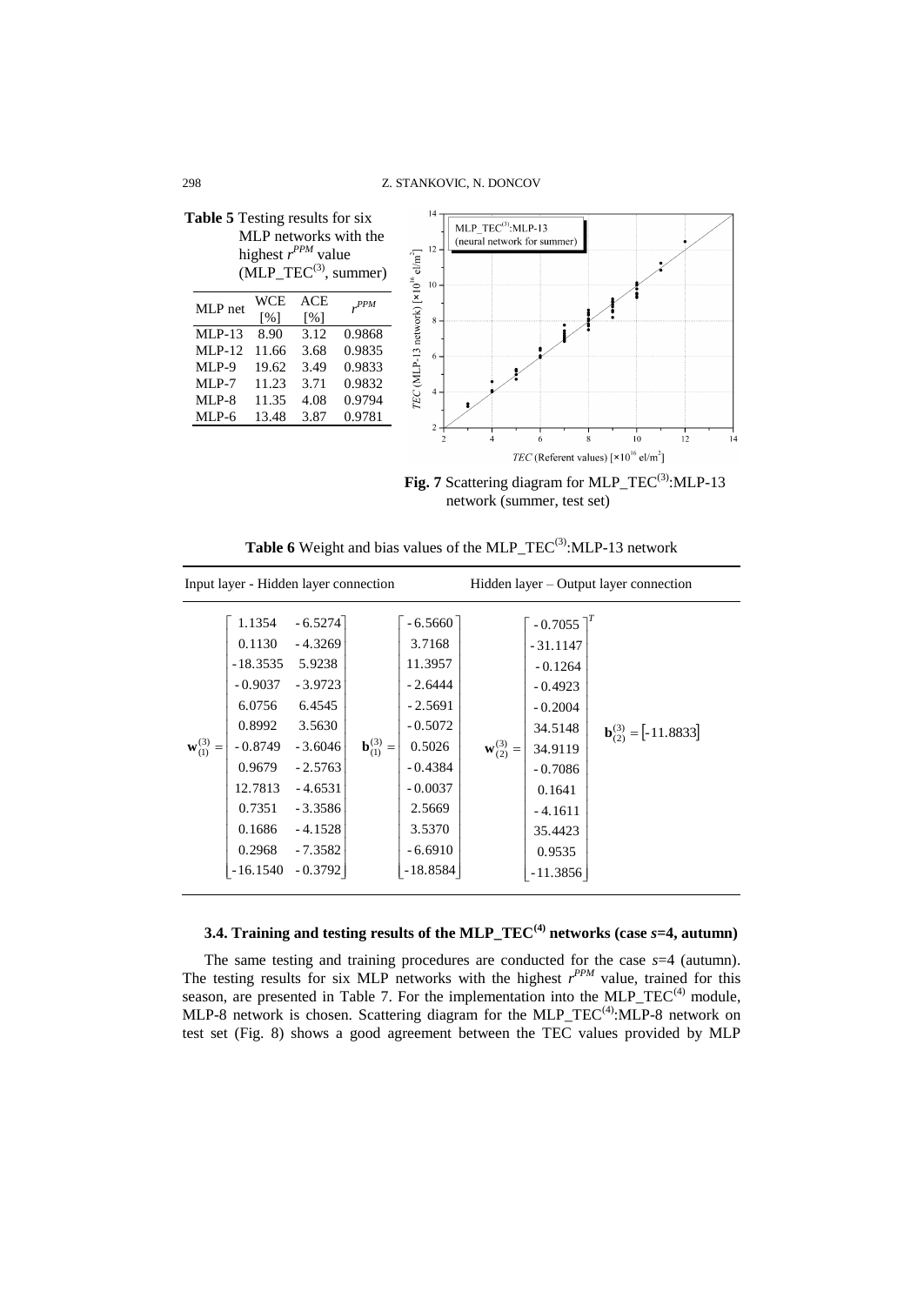network and the referent values. Table 8 contains the weight and biases values of the MLP  $TEC^{(4)}$ :MLP-8 network.



**Fig. 8** Scattering diagram for MLP\_TEC<sup>(4)</sup>:MLP-8 network (autumn, test set)

| Input layer - Hidden layer connection                                                                       |                                                                                       |                                   |                                                                                                | Hidden layer – Output layer connection |                                                                                                            |                       |
|-------------------------------------------------------------------------------------------------------------|---------------------------------------------------------------------------------------|-----------------------------------|------------------------------------------------------------------------------------------------|----------------------------------------|------------------------------------------------------------------------------------------------------------|-----------------------|
| 1.7449<br>$-0.2077$<br>0.8426<br>4.9974<br>${\bf w}_{(1)}^{(4)}$<br>3.0743<br>6.0375<br>6.6548<br>$-2.5390$ | $-9.3968$<br>$-2.9541$<br>3.1785<br>$-5.7140$<br>0.5274<br>9.5886<br>2.6519<br>3.3781 | ${\bf b}_{(1)}^{(4)}$<br>$\equiv$ | $-9.0229$<br>$-0.8679$<br>$-2.0546$<br>$-0.1558$<br>$-0.1612$<br>3.5531<br>4.9596<br>$-4.4276$ | ${\bf w}_{(2)}^{(4)}$                  | $0.3711$ <sup>1</sup><br>$-1.0730$<br>$-0.6186$<br>0.1555<br>$-0.3062$<br>0.0939<br>$-0.2045$<br>$-0.4360$ | $b(2)(4) = [-0.7890]$ |

**Table 8** Weight and bias values of the MLP\_TEC<sup>(4)</sup>:MLP-8 network

4. SIMULATION RESULTS OF THE MLP\_ITD MODEL IN THE AREA OF THE CITY OF NIŠ

MATLAB environment was used to realize, train and test MLP networks intended for the creation of the appropriate MLP\_TEC<sup>(s)</sup> module. After that, in the same environment, we created MLP\_TEC<sup>(s)</sup> modules together with the SSS module and the TDC module which, based on output of selected  $MLP_TEC^{(s)}$  module, performs the time delay of the signal. As a final step the integration of all functional parts into the MLP\_ITD model was done. This model is able to perform 24-hours prediction of the time delay of EM signal in the ionosphere for the period of low solar activity on the part of Europe that also covers the territory of the Republic of Serbia.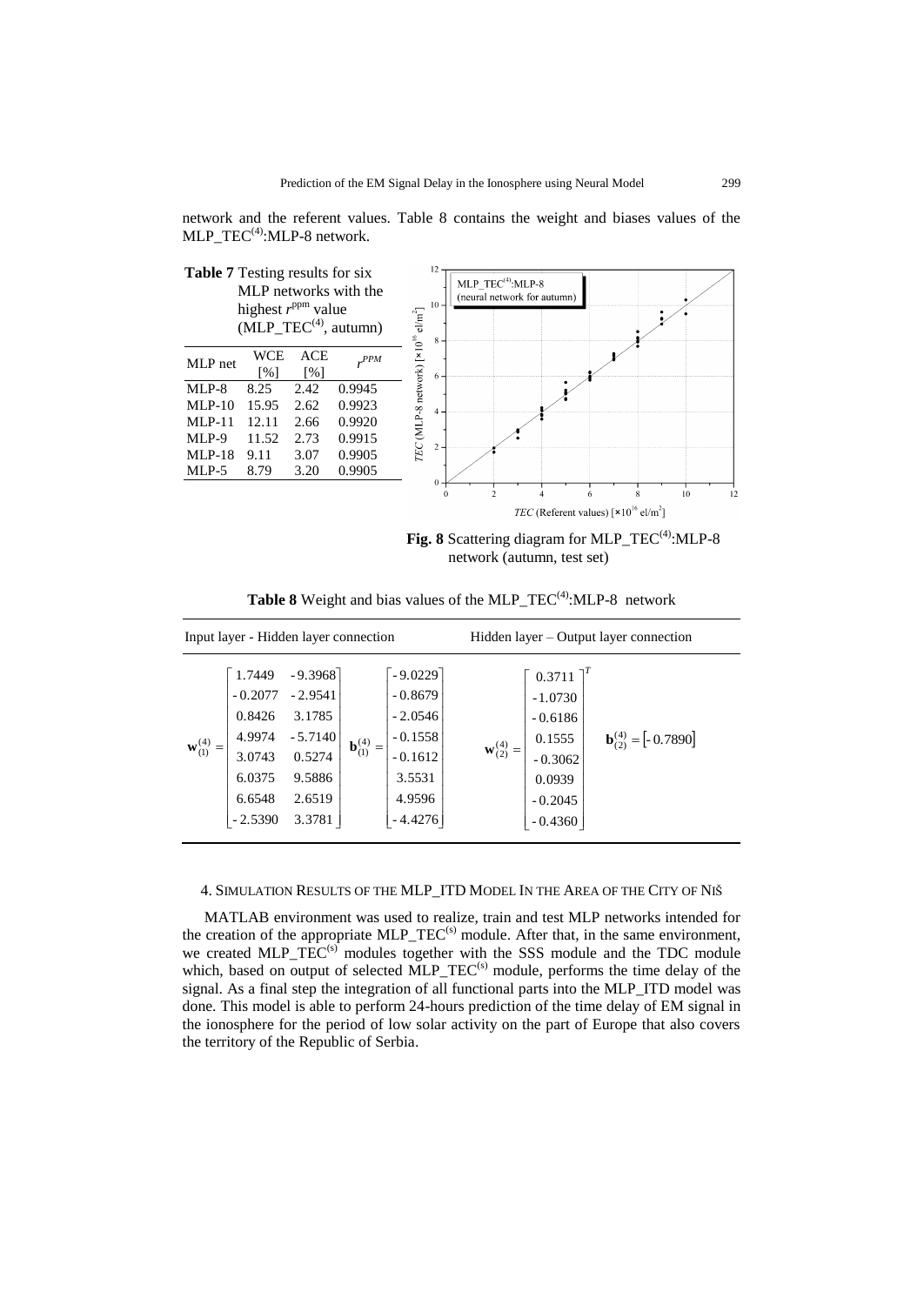#### 300 Z. STANKOVIC, N. DONCOV

Proposed MLP\_ITD model is used for the prediction of GPS signal delay above the area of the City of Niš caused by impact on the ionosphere on signal trajectory for the period of low solar activity. Signals on two frequencies belonging to the L-band and used by GPS service,  $f_1 = 1575.42 \text{ MHz (L1)}$  and  $f_2 = 1227.60 \text{ MHz (L2)}$ , are observed. Comparison of the results for the delay, obtained by prediction from the MLP\_ITD model, and the referent values, obtained based on measured TEC values from [4], is shown in Figs. 9.a, Fig. 9.b, Fig. 9.c and Fig. 9.d for the cases when a day during which prediction is performed belongs to the winter, spring, summer and autumn (March 20, May 20, July 20 and November 20 respectively). A good agreement between results obtained by MLP\_ITD model and referent values can be observed.



**Fig. 9** Prediction of GPS signal delay obtained by using the MLP\_ITD model on the territory of the city of Niš (latitude 43.3° N) during 24 h period and comparison of the estimated values with the referent values obtained by measurement for one day in (a) winter: March 20, (b) spring: May 20, (c) summer: July 20 and (d) autumn: November 20. Prediction is valid for the period of low solar activity.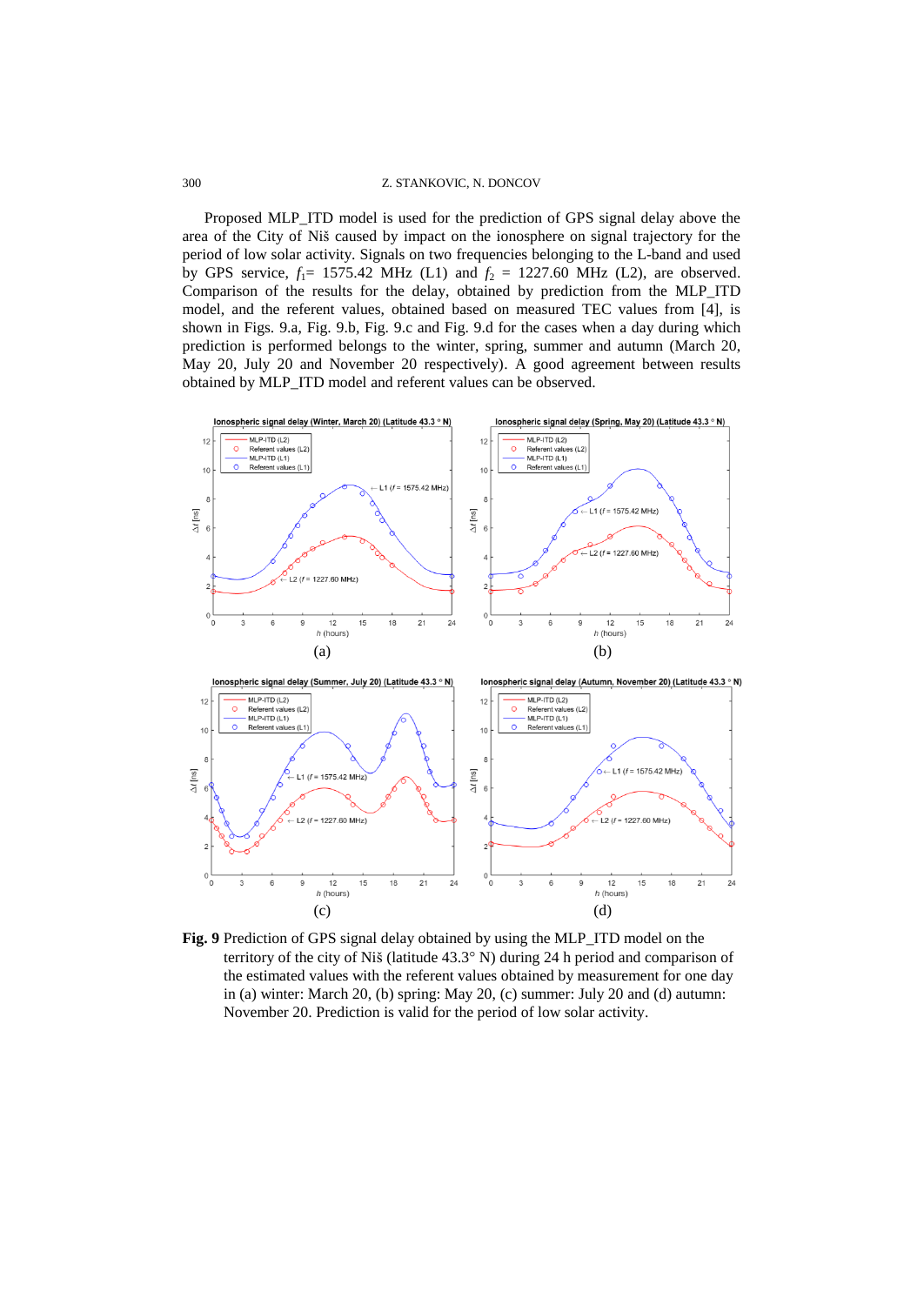#### 4. CONCLUSION

Due to high concentration of ions, the ionosphere represents a specific EM medium that can change the signal characteristics of satellite communication systems that propagate through this atmospheric layer. One of the most significant changes, which affects the operation of these systems is a time delay of signal depending on current concentrations of free electrons (TEC) along the propagation path through the ionosphere. The current TEC value is a function of a number of parameters, among them the key parameters are: geographic location, local time, weather season and index of solar activity. This function is very complex and most researches are dedicated to the modelling of this dependence and prediction of TEC values. Due to parallel data processing and fast input-output propagation of signal, neural network modelling of TEC forecasting is in focus of today research. Neural models for TEC forecasting in the literature are of local specific nature and they can not be applied directly on the territory of the Republic of Serbia. In this paper, the neural model, based on MLP network, is proposed for an efficient prediction of TEC value and time delay of satellite signal in the ionosphere, applicable on the whole territory of the Republic of Serbia in the period of low solar activity. The results of using this model for the prediction of satellite signal delay in the area of the city of Niš, during 24 hours and for all four weather seasons, are in good agreement with the referent values obtained from measurements and therefore justify the researches regarding the application of MLP network for TEC forecasting.

Future researches will be directed towards further development and enhancement of architecture of MLP\_ITD model aiming to achieve even better accuracy in prediction of TEC value and delay of satellite signal in the periods of low solar activity. Improvement of neural model accuracy will be conducted through:

- finer incorporation of TEC values variation within season depending of the day in year (achievable by including the day of year as additional input for the MLP\_TEC networks).
- finer incorporation of longitudinal variation of TEC values that will take into account, besides local time effect as largest contributor to longitudinal variations, an interactions/coupling activities between the lower-middle-upper atmosphere layers, as well as the fact that the geomagnetic latitude lines are not parallel to the geographic latitude lines.

In order to collect data needed for the development of such enhanced TEC neural model, the acquisition of TEC values will be performed during 2019 by using the IMPC free service allowing to read the results of GNSS monitoring on a daily basis. This time interval is chosen as 2019 will be the first year that completely belongs to the period of low solar activity.

**Acknowledgement**: *This paper is supported by the project TR-32024 of the Ministry of Education, Science and Technological Development Education in the Republic of Serbia.*